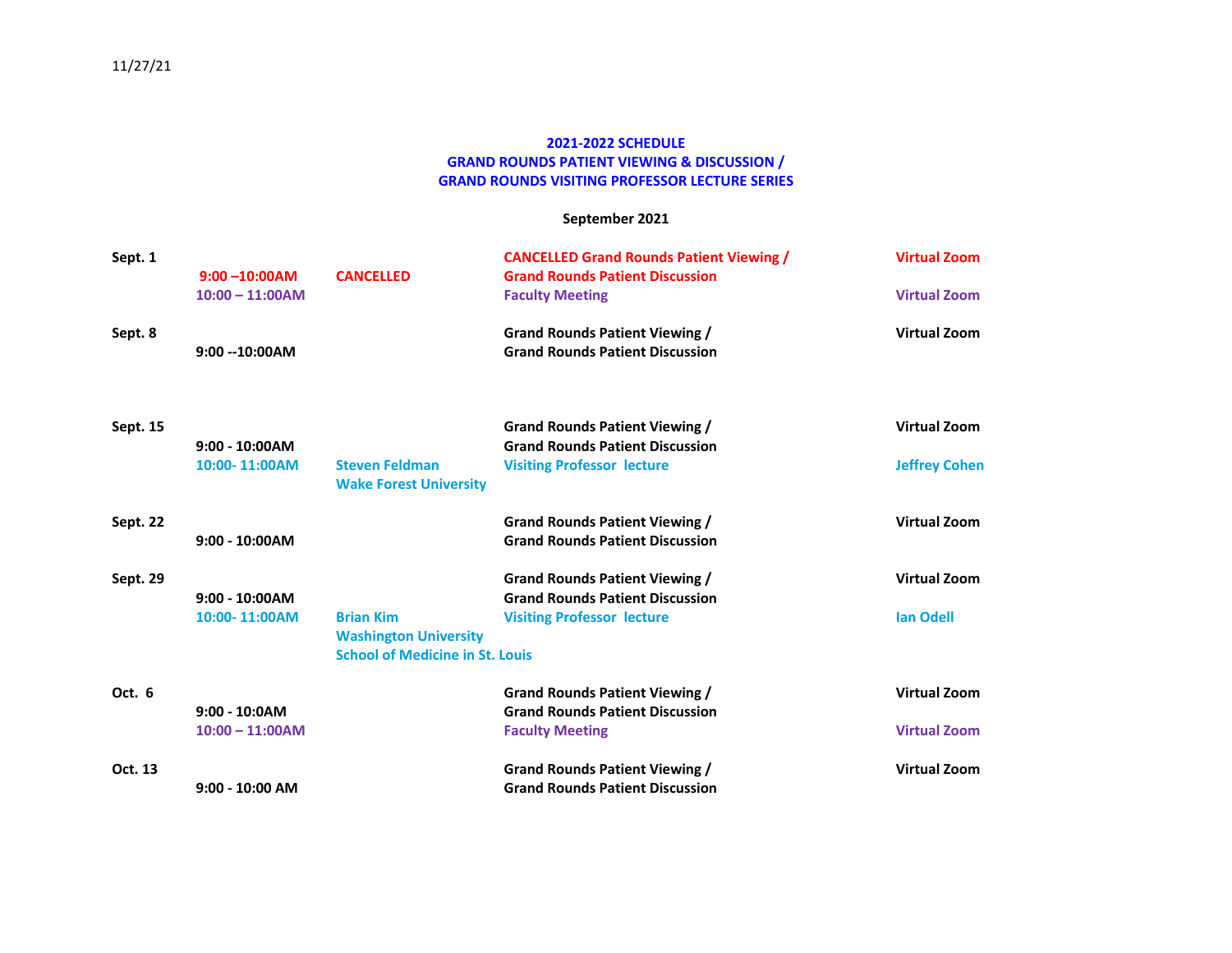# 11/27/21

| Oct. 20        |                   |                                                       | <b>Grand Rounds Patient Viewing</b>    | <b>Virtual Zoom</b> |
|----------------|-------------------|-------------------------------------------------------|----------------------------------------|---------------------|
|                | $9:00 - 10:00AM$  |                                                       | <b>Grand Rounds Patient Discussion</b> |                     |
| Oct. 27        |                   |                                                       | <b>Grand Rounds Patient Viewing /</b>  | <b>Virtual Zoom</b> |
|                | 9:00 -10:00AM     |                                                       | <b>Grand Rounds Patient Discussion</b> |                     |
| Nov. 3         |                   |                                                       | <b>Grand Rounds Patient Viewing /</b>  | <b>Virtual Zoom</b> |
|                | $9:00 - 10:00$ AM |                                                       | <b>Grand Rounds Patient Discussion</b> |                     |
|                | $10:00 - 11:00AM$ |                                                       | <b>Faculty Meeting</b>                 |                     |
| <b>Nov. 10</b> |                   |                                                       | <b>Grand Rounds Patient Viewing /</b>  | <b>Virtual Zoom</b> |
|                | $9:00 - 10:00$ AM |                                                       | <b>Grand Rounds Patient Discussion</b> |                     |
| <b>Nov. 17</b> |                   |                                                       |                                        |                     |
|                | $9:00 - 10:00$ AM |                                                       | <b>Grand Rounds Patient Viewing /</b>  | <b>Virtual Zoom</b> |
|                |                   |                                                       | <b>Grand Rounds Patient Discussion</b> |                     |
| <b>Nov. 24</b> | $9:00 - 10:00$ AM | <b>CANCELLED</b>                                      | <b>Grand Rounds Patient Viewing /</b>  |                     |
|                |                   | (Thanksgiving Recess)                                 | <b>Grand Rounds Patient Discussion</b> |                     |
| <b>Dec. 1</b>  | $9:00 - 10:00$ AM | <b>CANCELLED/resident</b>                             | <b>Grand Rounds Patient Viewing /</b>  |                     |
|                |                   | applicant interviews                                  | <b>Grand Rounds Patient Discussion</b> |                     |
| Dec. 8         |                   |                                                       | <b>Grand Rounds Patient Viewing /</b>  |                     |
|                | $9:00 - 10:00AM$  |                                                       | <b>Grand Rounds Patient Discussion</b> | <b>Virtual Zoom</b> |
|                | 10:00-11:00AM     | <b>David Fiorentino</b><br><b>Stanford University</b> | <b>Visiting Professor lecture</b>      | Sarika Ramachandran |
|                |                   |                                                       |                                        |                     |
| <b>Dec. 15</b> | $9:00 - 10:00$ AM | <b>CANCELLED/resident</b>                             | <b>Grand Rounds Patient Viewing /</b>  |                     |
|                |                   | applicant interviews                                  | <b>Grand Rounds Patient Discussion</b> |                     |
| <b>Dec. 22</b> | $9:00 - 10:00$ AM | <b>CANCELLED</b>                                      | <b>Grand Rounds Patient Viewing /</b>  |                     |
|                |                   | (holiday recess)                                      | <b>Grand Rounds Patient Discussion</b> |                     |
| <b>Dec 29</b>  | $9:00 - 10:00$ AM | <b>CANCELLED</b>                                      | <b>Grand Rounds Patient Viewing /</b>  |                     |
|                |                   | (holiday recess)                                      | <b>Grand Rounds Patient Discussion</b> |                     |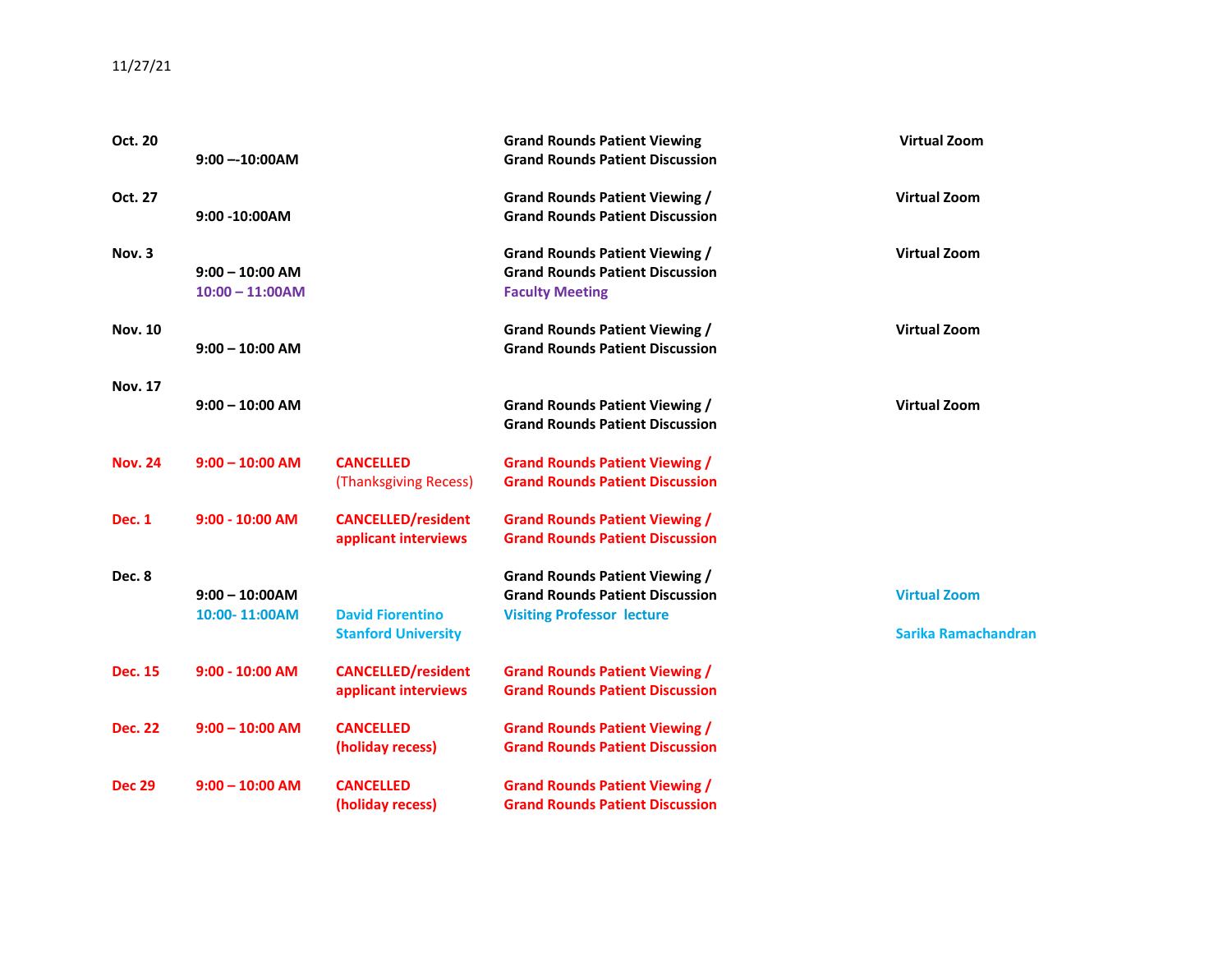# 11/27/21

| <b>Jan. 5</b>  |                   | <b>CANCELLED</b>              | <b>Grand Rounds Patient Viewing /</b>  | <b>Virtual Zoom</b> |
|----------------|-------------------|-------------------------------|----------------------------------------|---------------------|
|                | $9:00 - 10:00$ AM |                               | <b>Grand Rounds Patient Discussion</b> |                     |
| Jan.5          | $10:00 - 11:30AM$ |                               | <b>Faculty Meeting</b>                 | <b>Virtual Zoom</b> |
| <b>Jan. 12</b> | $9:00 - 10:00$ AM | <b>CANCELLED</b> / resident   | <b>Grand Rounds Patient Viewing /</b>  |                     |
|                |                   | applicant interviews          | <b>Grand Rounds Patient Discussion</b> |                     |
| Jan. 19        |                   |                               | <b>Grand Rounds Patient Viewing /</b>  | <b>Virtual Zoom</b> |
|                | $9:00 - 10:00$ AM |                               | <b>Grand Rounds Patient Discussion</b> |                     |
| Jan. 26        |                   |                               | <b>Grand Rounds Patient Viewing /</b>  | <b>Virtual Zoom</b> |
|                | $9:00 - 10:00$ AM |                               | <b>Grand Rounds Patient Discussion</b> |                     |
| Feb. 2         |                   |                               | <b>Grand Rounds Patient Viewing /</b>  | <b>Virtual Zoom</b> |
|                | $9:00 - 10:00$ AM |                               | <b>Grand Rounds Patient Discussion</b> |                     |
|                | $10:00 - 11:00AM$ |                               | <b>Faculty Meeting Virtual Zoom</b>    | <b>Virtual Zoom</b> |
| Feb. 9         |                   |                               | <b>Grand Rounds Patient Viewing /</b>  | <b>Virtual Zoom</b> |
|                | $9:00 - 10:00$ AM |                               | <b>Grand Rounds Patient Discussion</b> |                     |
| <b>Feb. 16</b> |                   |                               | <b>Grand Rounds Patient Viewing /</b>  | <b>Virtual Zoom</b> |
|                | $9:00 - 10:00$ AM |                               | <b>Grand Rounds Patient Discussion</b> |                     |
|                |                   | 10:00-11:00AM Boni Elewski MD | <b>Visiting Professor lecture</b>      | <b>Virtual Zoom</b> |
|                |                   | <b>Alabama at Birmingham</b>  |                                        | <b>Amanda Zubek</b> |
| <b>Feb. 23</b> |                   |                               | <b>Grand Rounds Patient Viewing /</b>  | <b>Virtual Zoom</b> |
|                | $9:00 - 10:00$ AM |                               | <b>Grand Rounds Patient Discussion</b> |                     |
| March 2        |                   |                               | <b>Grand Rounds Patient Viewing /</b>  | <b>Virtual Zoom</b> |
|                | $9:00 - 10:00$ AM |                               | <b>Grand Rounds Patient Discussion</b> |                     |
|                | $10:00 - 11:00AM$ |                               | <b>Faculty Meeting Virtual Zoom</b>    | <b>Virtual Zoom</b> |
| March 9        |                   |                               | <b>Grand Rounds Patient Viewing /</b>  | <b>Virtual Zoom</b> |
|                | $9:00 - 10:00$ AM |                               | <b>Grand Rounds Patient Discussion</b> |                     |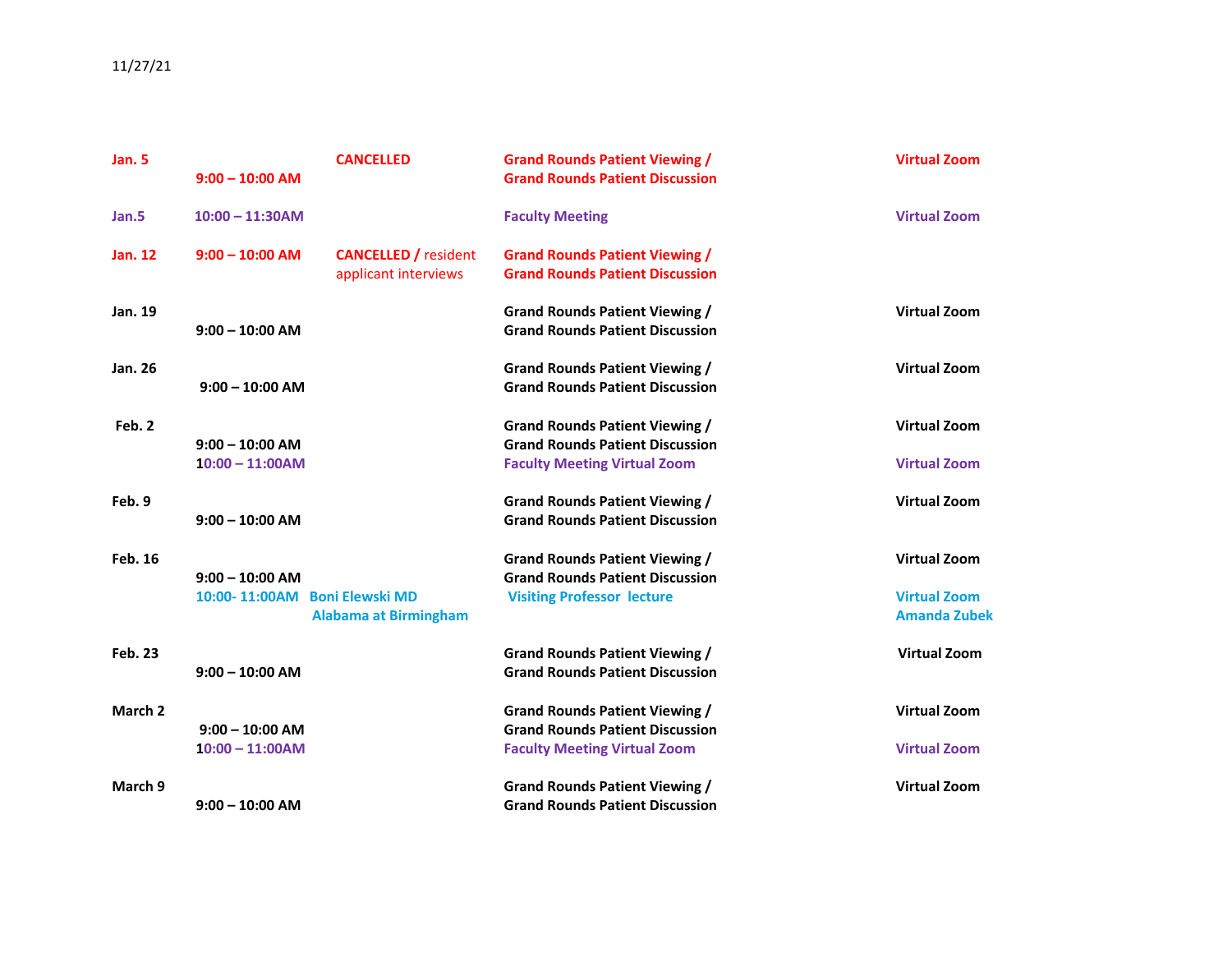| March 16        | $9:00 - 10:00$ AM                     |                                                                                     | <b>Grand Rounds Patient Viewing /</b><br><b>Grand Rounds Patient Discussion</b> | <b>Virtual Zoom</b>                          |
|-----------------|---------------------------------------|-------------------------------------------------------------------------------------|---------------------------------------------------------------------------------|----------------------------------------------|
| <b>March 22</b> | $6:00$ pm - 7:15pm - EST              |                                                                                     | <b>Visiting Professor Lecture</b>                                               | <b>Virtual Zoom</b>                          |
|                 |                                       | <b>Prof Richard A. Scolyer</b><br>Co-Medical Director, Melanoma Institute Australia |                                                                                 | <b>Matthew Vesely</b>                        |
|                 |                                       | Followed by Dermatology Scientific Seminar @ 7:15pm EST                             |                                                                                 |                                              |
| March 23        | cancelled for AAD                     |                                                                                     | <b>Grand Rounds Patient Viewing /</b>                                           |                                              |
|                 | $9:00 - 10:00$ AM                     |                                                                                     | <b>Grand Rounds Patient Discussion</b>                                          |                                              |
|                 |                                       | <b>AAD MARCH 25 -29</b><br><b>Cancelled for travel time</b>                         |                                                                                 |                                              |
|                 |                                       |                                                                                     |                                                                                 |                                              |
| March 30        | <b>CANCELLED</b><br>$9:00 - 10:00$ AM | <b>AAD</b>                                                                          | <b>Grand Rounds Patient Viewing /</b>                                           |                                              |
|                 |                                       |                                                                                     | <b>Grand Rounds Patient Discussion</b>                                          |                                              |
| April 6         |                                       |                                                                                     | <b>Grand Rounds Patient Viewing /</b>                                           | <b>Virtual Zoom</b>                          |
|                 | $9:00 - 10:00$ AM                     |                                                                                     | <b>Grand Rounds Patient Discussion</b>                                          |                                              |
|                 | 10:00-11:00AM                         | <b>Kelly M. Cordoro MD</b><br><b>UCSF</b>                                           | <b>Visiting Professor Lecture</b>                                               | <b>Virtual Zoom</b><br><b>Richard Antaya</b> |
|                 |                                       |                                                                                     |                                                                                 |                                              |
| April 13        |                                       |                                                                                     | <b>Grand Rounds Patient Viewing /</b>                                           |                                              |
|                 | $9:00 - 10:00$ AM                     |                                                                                     | <b>Grand Rounds Patient Discussion</b>                                          | <b>Virtual Zoom</b>                          |
|                 | 10:00-11:00AM                         | <b>John McGrath</b>                                                                 | <b>Visiting Professor LERNER Lecture</b>                                        | <b>Christopher Bunick</b>                    |
|                 |                                       | <b>UK/King's College London</b>                                                     |                                                                                 |                                              |
| April 20        |                                       |                                                                                     | <b>Grand Rounds Patient Viewing /</b>                                           |                                              |
|                 | $9:00 - 10:00$ AM                     |                                                                                     | <b>Grand Rounds Patient Discussion</b>                                          | <b>Virtual Zoom</b>                          |
|                 | $10:00 - 11:00AM$                     |                                                                                     | <b>Faculty Meeting</b>                                                          |                                              |
| April 27        |                                       |                                                                                     | <b>Grand Rounds Patient Viewing /</b>                                           | <b>Virtual Zoom</b>                          |
|                 | $9:00 - 10:00$ AM                     |                                                                                     | <b>Grand Rounds Patient Discussion</b>                                          |                                              |
|                 | 10:00-11:00AM                         | <b>Amanda Zubek</b><br>Yale                                                         | <b>Nail lecture</b>                                                             | <b>Virtual Zoom</b>                          |
| May 4           | $9:00 - 10:00$ AM                     |                                                                                     | <b>Grand Rounds Patient Viewing /</b>                                           |                                              |